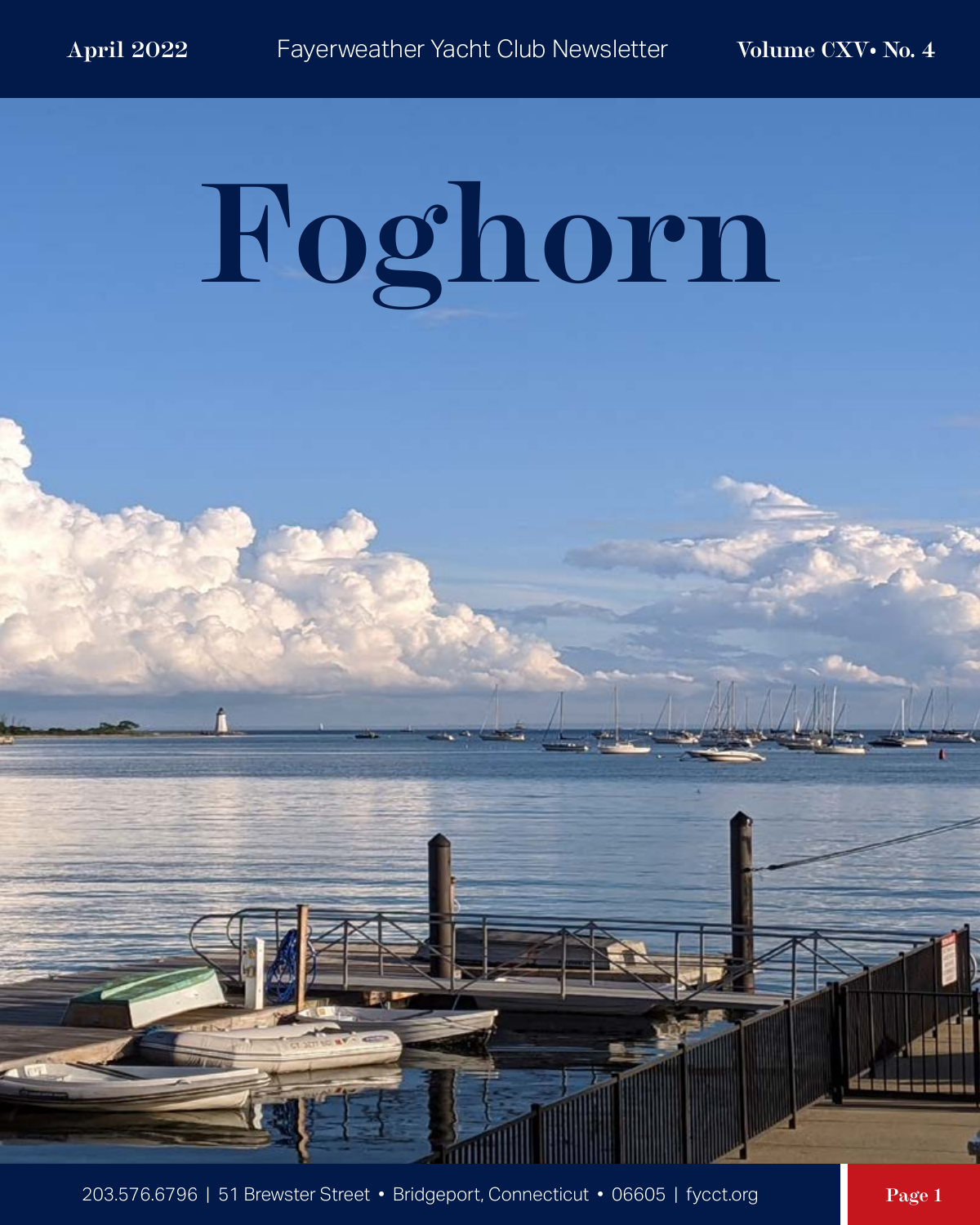### **FROM THE COMMODORE**

Although it is snowing as I type this, *Spring has arrived, and we are ready to get the 2022 season off to a grand start beginning with our annual Clean-up Day on April 15th, Good Friday. The Club will be closed while we tackle the list, opening again at 3:00 pm to show*  off our shiny, clean space. All are welcome to help us prepare for the upcoming summer season. Please reach out to myself or our club manager for more details.

It is my great pleasure to serve as your Commodore for the upcoming season. Mike Mears has been appointed as Vice and Bob Cote as Rear while the nominating committee, once again, interviews prospective candidates for these roles. I look forward to Opening Day with a full complement of Bridge and Board members at the ready.

**Donna DeMattia Vice Commodore**



### **FLAG OFFICERS**

**Commodore** Donna DeMattia

**Vice Commodore** TBD

**Rear Commodore** TBD

**Treasurer** Jonathan Levinson

**Recording Secretary** Antonio Ortiz

**Financial Secretary** Claudine Mears

### **Board of Governors**

Richard Parker David J. Nemeth Phil Blagys Jim Hasak Tim Casey Mark Michael Gary Conrad Keith Jamaitis Mary Brooks

**Appointed Officers** Fleet Captain

Bob Butler

Fleet Chaplain Brian Kelly Larry Fullerton

Fleet Surgeon Dr. Cosmo Filiberto

> **Club Manager** Dan Conroy

**Auxiliary President** Debra Rosati

**Foghorn Publisher** Andrea Helenthal Smith helenthal.andrea@gmail.com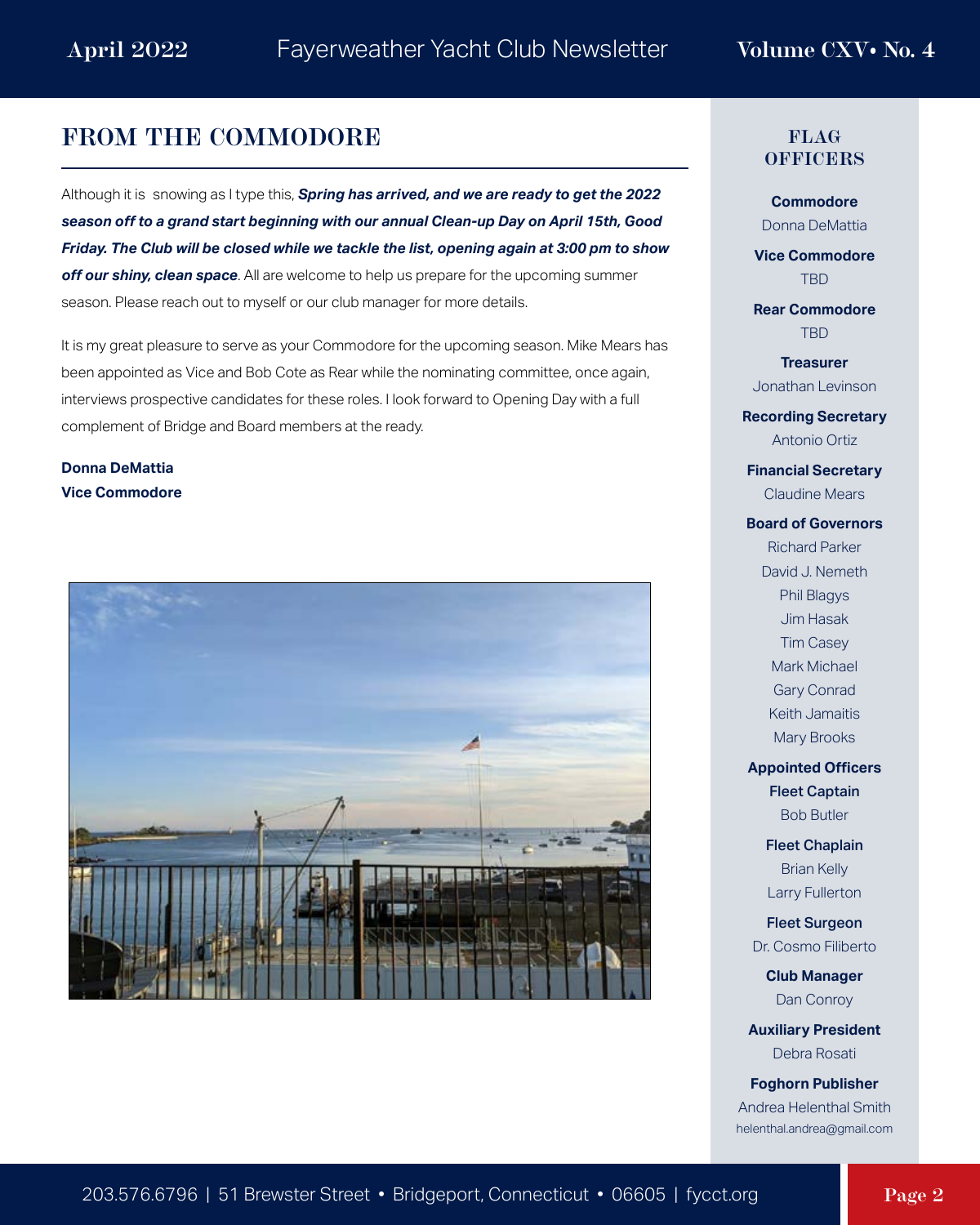# **FROM THE VICE COMMODORE**

*I am very honored to have been chosen to be the interim Vice Commodore by the Commodore Donna*  **DeMattia and the BOG**. We are looking forward to a great year, as the club is now open and we are past the COVID-19 restrictions.

We have a lot planned for this year. The Ship Store will be going on-line. Members will be able to purchase Fayerweather gear on-line in the near future. Look for more information in Club emails as well as in the Foghorn. In addition, we will have Fayerweather gear, shirts, sweatshirts, fleeces, vests and hats available for purchase at the club.

*The Garden Café has prepared an expanded menu. I encourage all members to come down to the Club.* As a reminder the kitchen is open as follows:

### **LUNCH**

**Tuesday – Friday:** 11:00 am – 2:00 pm and **Saturday:**  11:00 am – 3:00 pm

**BRUNCH Sunday:** 11:00am – 3:00 pm

**DINNER Thursday – Friday**: 5:00pm – 9:00pm

The bar has been having a difficult time maintaining inventory in Top Shelf liquor. Just in Macallan 12yrm scotch. Over the next few weeks, as inventory levels become more normal, there will be more Top Shelf liquor arriving.

**Mike Mears Vice Commodore**



# **WELCOME TO OUR NEWEST MEMBERS**

We would like to welcome the following new members who have recently joined the Club! We hope to see all of you this upcoming season!

### **MARY ASPHAR**

**ALEXIS MYONES**

**ROBERT EHALT**

**IRA NACHEM**

**GABRIELLA DESTEFANO**

**HOLLY STEVENS**

**LESLIE GEARY**

**DAVID TETLEY**

**JOHN MURPHY**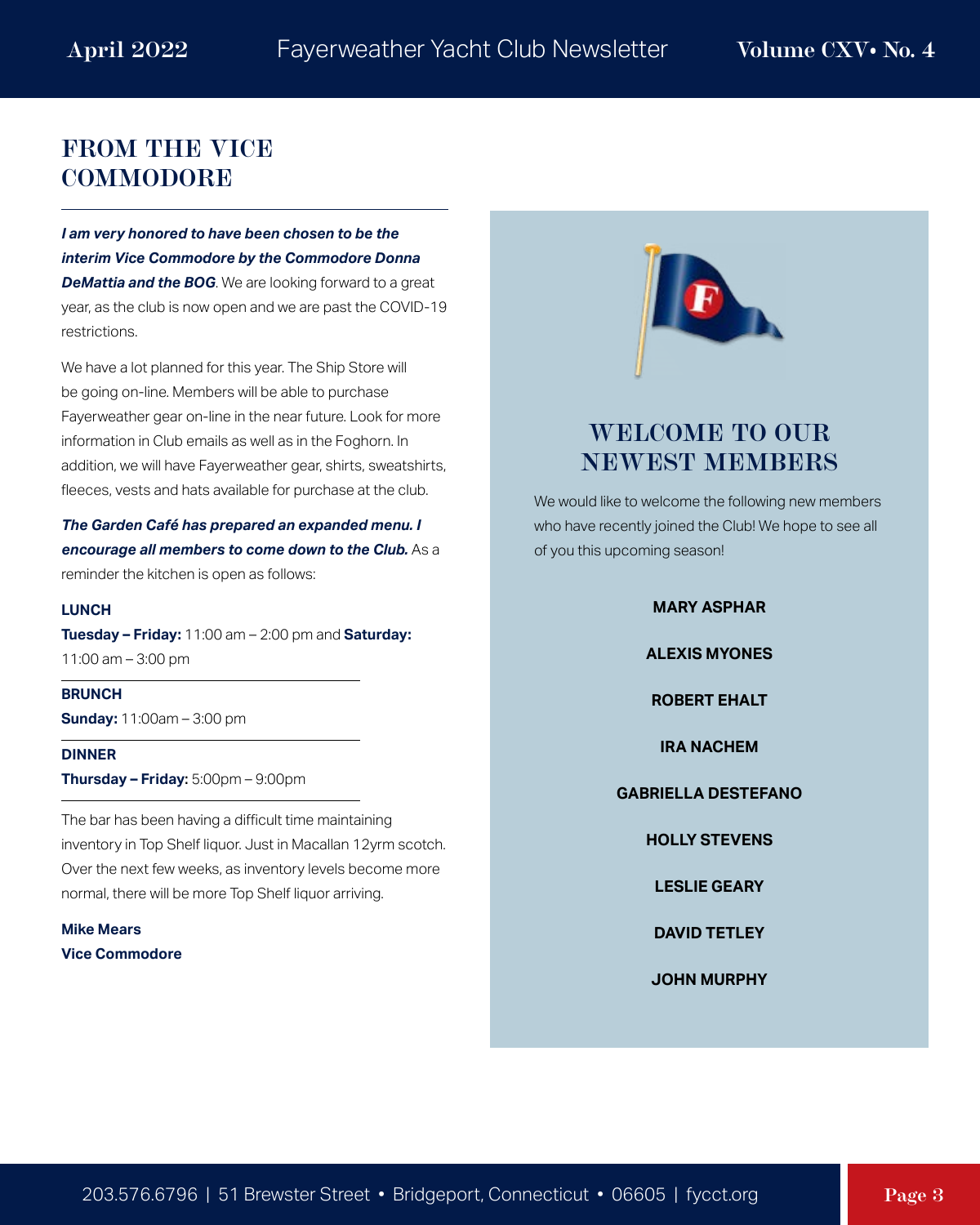

# **AUXILIARY CORNER**

**IT'S SPRING!** As the weather gets warmer, I'm looking forward to spending more time outside and socializing with friends.

And with spring, come the flowers. So I'll start with mentioning that the Auxiliary is going to look into doing some gardening in the yard, particularly in the "garden" along the Penfield room wall. **Trish Tommins** *(ttommins@aol.com, 203 209-7513)* and **Debbie Selski** will be working on the gardening project and would like to invite others to help them with it. Please let Trish know if you are interested.

*This month we are collecting bunnies to raffle off at the Bunny Breakfast on April 16*. Please donate a stuffed bunny//lamb/chick, whatever, to help us raise money to support the club. You can drop the bunnies off at the bar. We are also looking for volunteers to help set up/sell the raffles and hand out the bunnies and break down. Please let me know if you will be able to help in some way.

# **NEXT MEMBERSHIP MEETING APRIL 13**

FOLLOWED BY A PRESENTATION: "FOOD AS PHARMACY"

After the meeting, we will be having a presentation by Stacy Celestino Fama, called "Food as Pharmacy...Plant a healing garden". The presentation will talk about how eating a diet rich in fruits and vegetables can help reduce the risk of developing many leading causes of illness such as cardiovascular diseases, type 2 diabetes, some cancers and obesity. This presentation will discuss what can be grown in our gardens to reduce the risk of developing these conditions. We will review vegetables and fruits with deep pigments and antioxidants as well as herbs and vegetables that have fiber and phytochemicals known for healthypromoting properties. Food samples will be provided.

Stacey started her career as a Registered Dental Hygienist. She worked in private practice for years, often sharing her knowledge of nutrition and preventative health services with schools in under-served communities. Stacy completed her Masters Degree in Nutrition Education at the American University in Washington, DC.

*We are looking to play Bunco after the May meeting. If anyone has any Bunco sets to volunteer for the evening, that would be great!* If you've never heard of it, Bunco is a dice game. No knowledge needed. It's a fun game where you get to play, but also have fun with friends and meet new ones!

### **MAY IS OPENING DAY**

*We are looking for people to volunteer gift baskets to raffle off. This is our largest fundraiser of the year.*! It's a good time to put those gifts you never use to good use! Or you can make up a wine basket, gift card basket, lottery ticket basket, gardening basket, etc. There are so many options!! If you are interested but not sure what to make, let us know and we can provide more ideas. We will also need help with baking and the bake sale, selling raffle tickets, etc. Helping out is a great way to meet people!

### **PARK CITY REGATTA: JULY 16**

FYC is hosting an 'after party". The committee has asked if the Auxiliary can help out in some capacity. They are looking for people to volunteer their time for the event, help with the Silent Auction, donate raffle baskets, reach out to the community/businesses to get gift cards, etc (hopefully \$50 and up). If you are able to help, please contact Lori at lorettaburnsey@hotmail.com.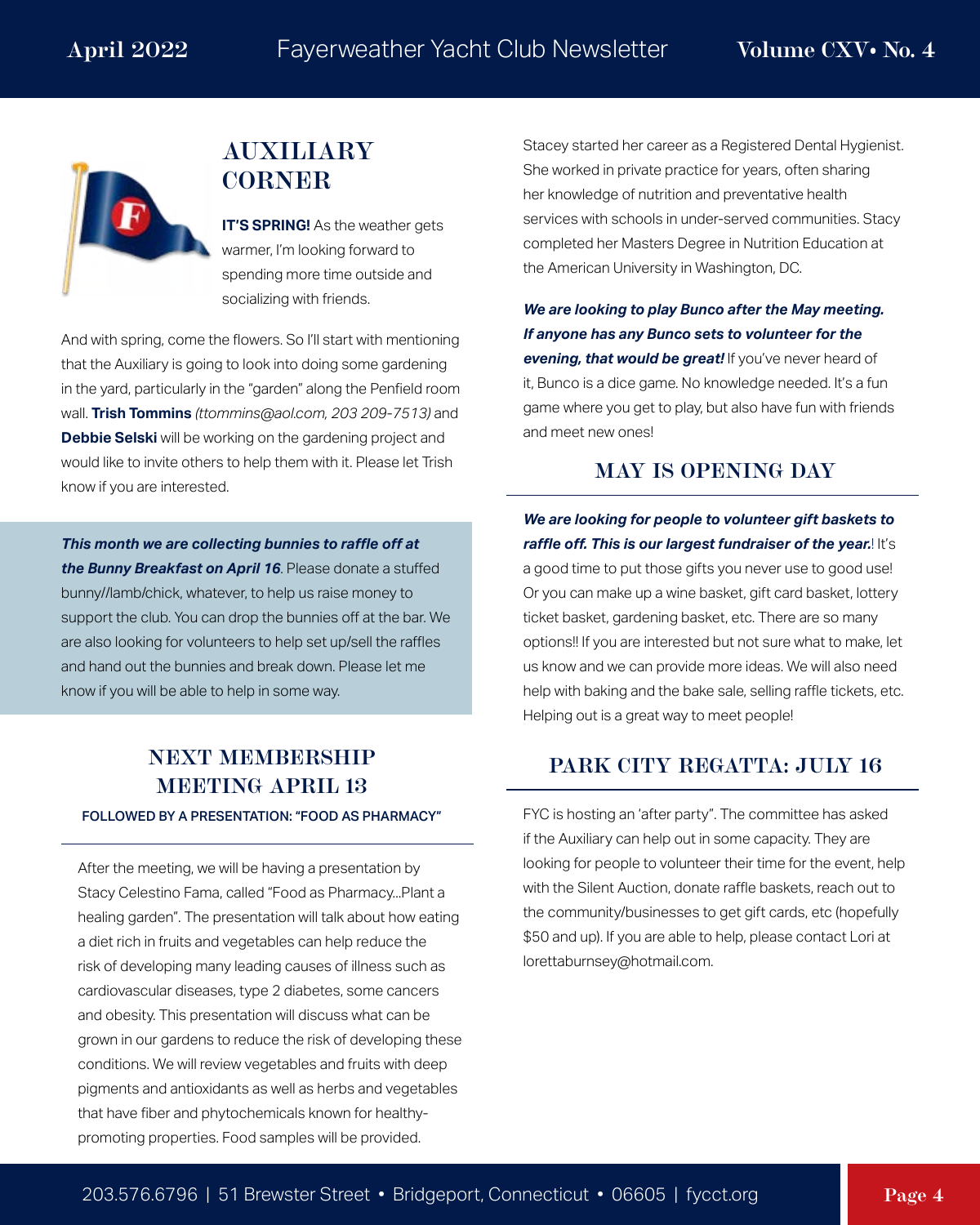# **AUXILIARY CONTINUED**

### **JOIN OUR FACEBOOK PAGE**

**Please go on and become a member and like our page!** We will post important information on the page and you can add comments for others to see. It is a private group for Auxiliary Members Only. Let your friends know what you're doing and see if they want to join you, or see if others share any of your interests to start something!

### [CLICK TO JOIN](https://www.facebook.com/groups/443749913780538)

We are still looking for another Board of Governor. You can shape the future of the Auxiliary!

The next membership meeting is Apr. 13 at 7pm. Don't forget about the presentation!

Looking forward to seeing you there!

**Debbi Rosati Auxiliary President**





# **CALENDAR AND EVENTS**

**General Members Meeting** April 5 • 7:00pm

**Auxiliary Executive Board Meeting** April 6 • 7:00pm

**Auxiliary Membership Meeting** April 13 • 7:00pm

> **Children's Easter Party**  April 16 • 12:00pm

**Board of Governors Meeting** April 25 • 7:00pm

> **Opening Day**  May 28 • 12:00pm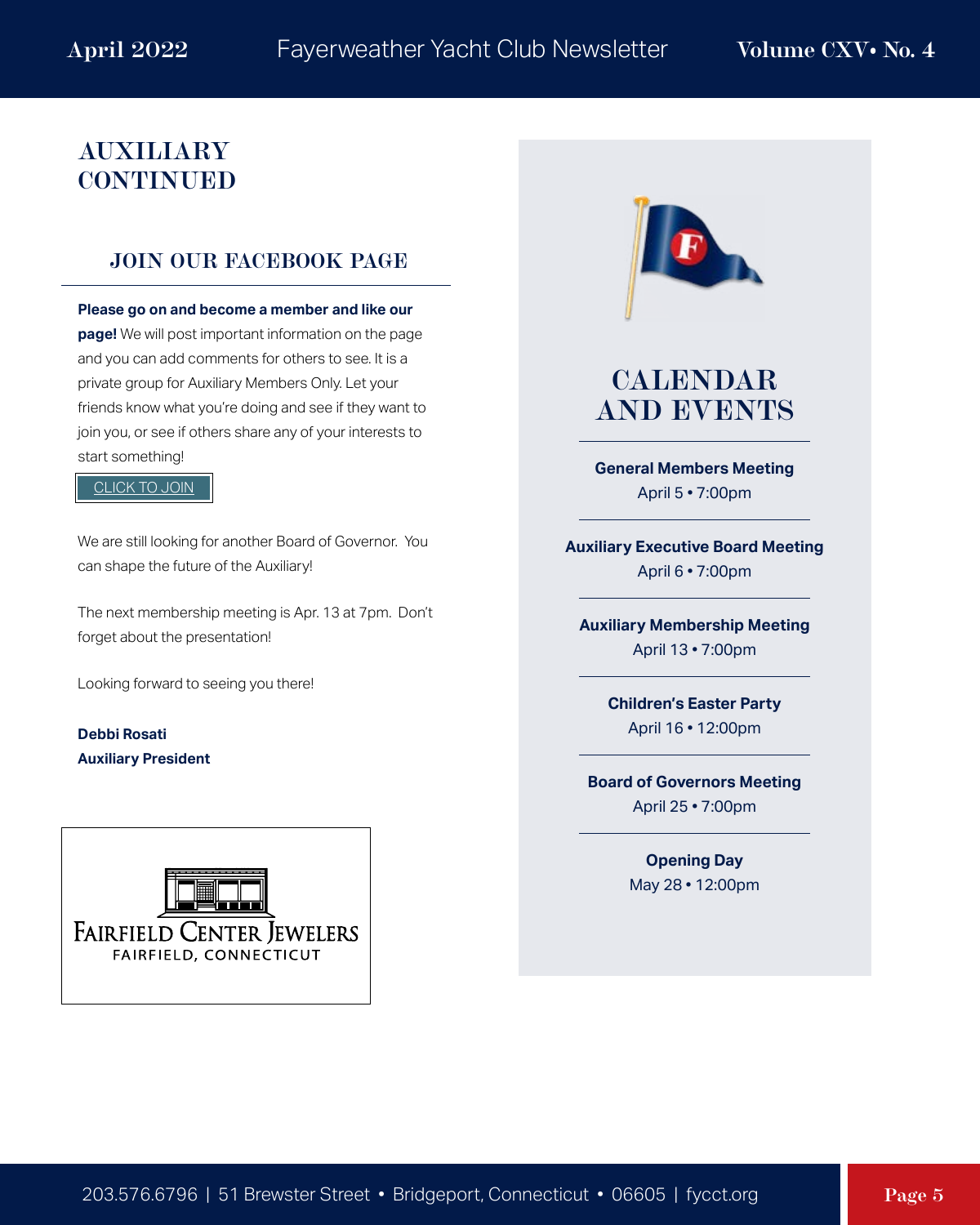# **[FROM THE SAILING](https://fycct.org/index.cfm?ID=169)  COMMITTEE**

It is that time of year, get the bottom paint on, the sails unwrapped, check your standing rigging and get ready for the season. FYC is planning a few club regattas this year. Please come out to sail, as crew or with your boat. We always welcome new sailors to all of our club events. The first big regatta will be the Block Island long distance race. The race starts in Stamford, runs overnight to Block Island and ends back at the Stamford Yacht club. FYC sailors have been doing very well in YRALIS events.

### **2022 SAILING CALENDAR**

### **Wednesday Night Sailing: May 11 – September 7**

Skipper's meeting will be announced. The regatta series is managed on Yachtscoring. The site will be up March to apply. All are welcome Beginners to experienced sailors.

There will be a "Looking to Crew" and a "Looking for Crew" sign-up sheets on the FYC web site. [Register here!](https://fycct.org/index.cfm?ID=169)

### **Sail Park City: July 16**

 Historically, this has been a great event, we will be forming a committee to help with the regatta. Most of the help needed is for the advertising, marketing, and administration of the regatta party after the race.

### **Ken Johnson Memorial Team Race Event: October 1**

This is a new event. FYC will be inviting other clubs to compete in the only Club Team racing event in YRALIS. We will be holding a navigator class again. Navigator class is for boats that aren't active racers but want to compete in a low intensity fun regatta. The Regatta party will be sponsored by the Fishing Committee.

**Halloween Race: October 29**

**Wild Turkey Regatta: November 25**

**Block Island Around the Island Race: May 27**

**Vineyard Race: September 2 – 4**

**Brent C. Donahue Cross Sound Regatta (YRALIS Qualifier) : September 17**

### **FYC JUNIOR SAILING**

*FYC will be partnering with Sail Away out of Captains Cove to host a Fayerweather Kids Learn to sail program. August 8th through the 19th will be Fayerweather Week(s*). Sail Away will sponsor a Fayerweather Kids Only two-week Junior Sailing. The program will be managed by Sail Away at Captains Cove. FYC grounds will be used for some of the activities as well as Drop off and Pick up points for the program. Please look here and for an email for more information to come.

### **LADIES SAILING**

FYC will be hosting a Ladies Sailing night over the summer of 2022. We are looking for FYC boat owners to sponsor their boats to take the lovely ladies of FYC/Auxiliary out for a night of sailing. There is a lighthearted race, all amateurs, to get the sailing mood going. The Ladies nights are a "no pressure" casual sail. Look for a sign-up email as either a participant or boat owner in the new year. Ladies sailing nights will be Fridays in June and July. *Any questions or comments on the sailing program please feel free to reach out to Mike Mears Sailing@FYCCT.org.*

### **SAILING COMMITTEE**

I will be looking for a few members to join the Sailing Committee next year. The commitment is light, and the activities are fun. Please email Sailing@FYCCT.org if interesting in being on the committee next year.

*Fair Winds* **Mike Mears Sailing Chair**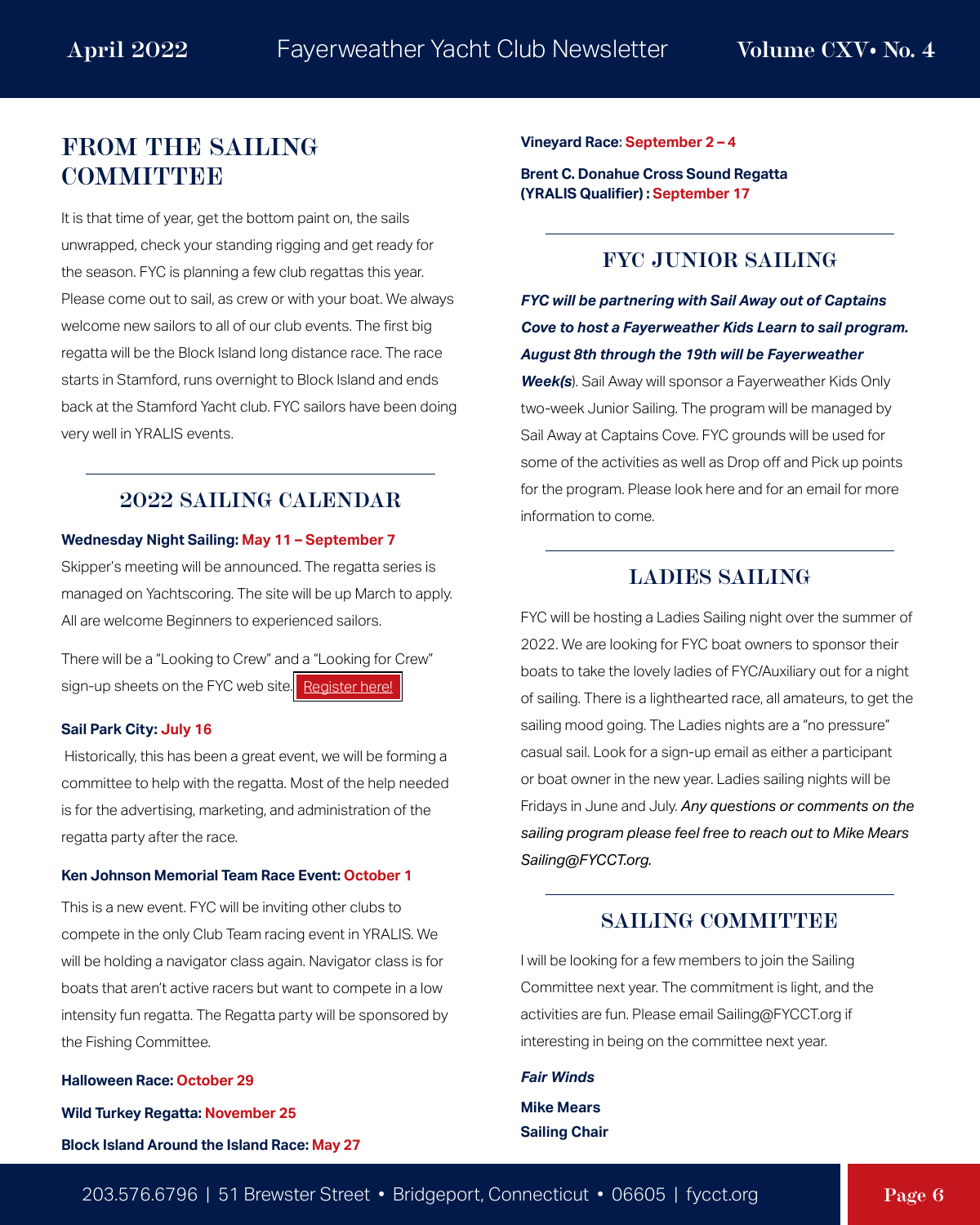# KITCHEN HOURS

Monday – CLOSED

Tuesday - Friday: Lunch 11:00am – 2:00pm

Thursdays - Fridays: Dinner 5:00pm – 9:00pm

> Saturday Lunch 11:00am – 3:00pm

> Sunday Brunch 11:00am – 3:00pm

Visit our website Galley Page for all current menus and also to place takeout orders.

### **Join us for Taco Tuesdays!**



# WINE LIST

| RED                                  | Glass  | <b>Bottle</b> |
|--------------------------------------|--------|---------------|
| House Cabernet Sauvignon             | \$2.75 |               |
| Mondavi Merlot                       | \$3    |               |
| Vendage Cabernet Sauvignon           | \$3    |               |
| Dark Horse Rosé                      | \$3.50 | \$13          |
| House Zinfandel                      | \$4.50 |               |
| <b>Block Nine Pinot Noir</b>         | \$8    | \$30          |
| Ghostrunner Red Blend                | \$8    | \$30          |
| Shadowbrook Zinfandel                | \$8    | \$30          |
| Broadside Cellars Cabernet Sauvignon | \$10   | \$35          |
| WHITE                                | Glass  | <b>Bottle</b> |
| House Pinot Grigio                   | \$2.75 |               |
| Placido Pinot Grigio                 | \$3    |               |
| 3 Pears Chardonnay                   | \$4    |               |
| Vendage Chardonnay                   | \$4.50 |               |
| Gooseneck Chardonnay                 | \$5    | \$18          |
| Giesen Sauvignon Blanc               | \$7    | \$25          |
| Haymaker Sauvignon                   | \$7    | \$25          |
| KJ Riesling                          | \$7    | \$25          |
| Kris Pinot Grigio                    | \$8    | \$30          |
| SPARKLING                            | Glass  | <b>Bottle</b> |
| Verdi Spumante                       | \$7    |               |
| Enrico Brut                          | \$8    |               |
|                                      |        |               |

**PORT**

| Dow 20 Yr Tawney | \$25 |  |
|------------------|------|--|
|                  |      |  |